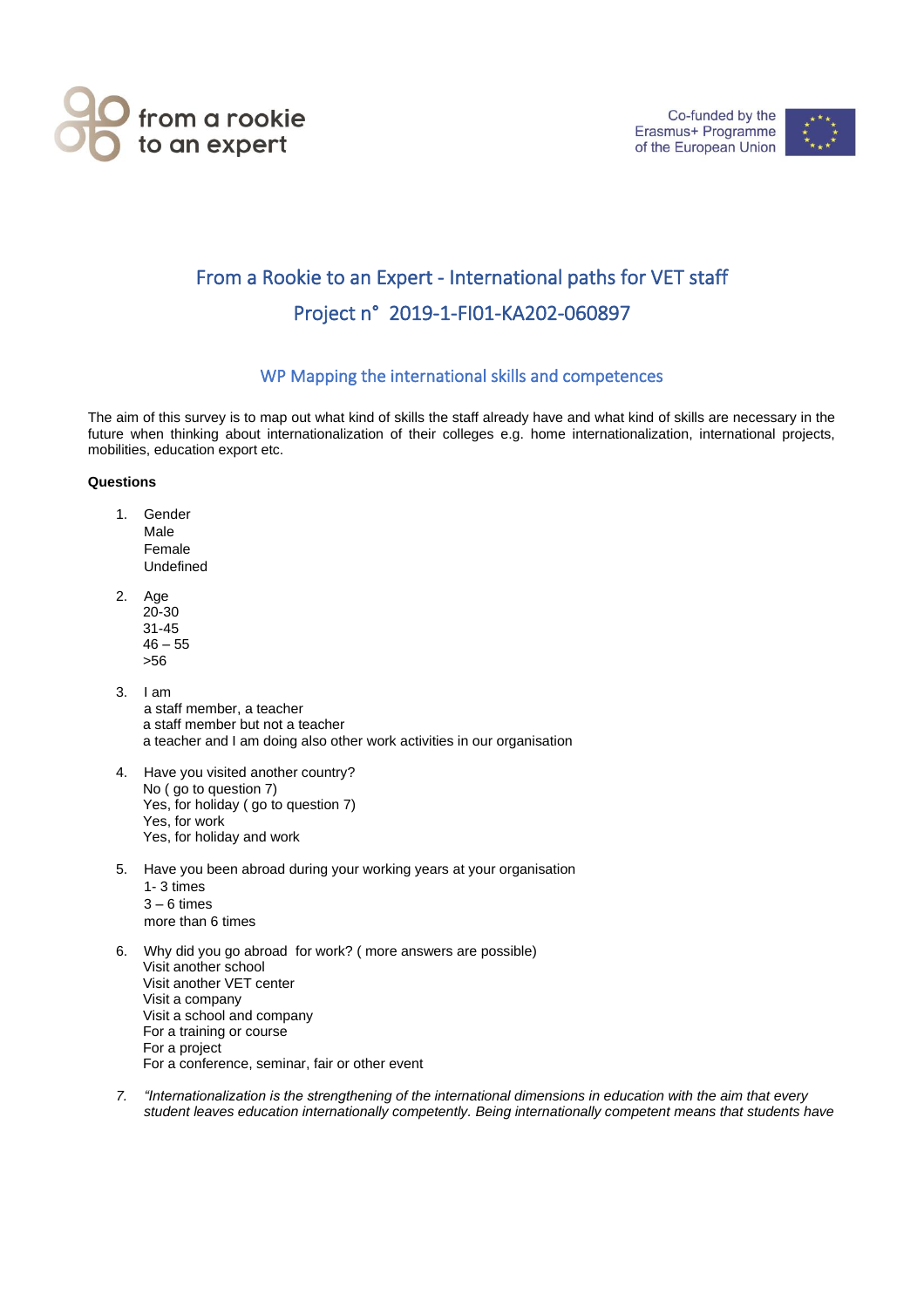

Co-funded by the Erasmus+ Programme of the European Union



*the orientation, knowledge and skills that enables them to communicate, collaborate and reflect in a variety of international contexts at home and abroad."* International activities in your organization are: important a little bit important not important I don't know

- 8. Have you organized outgoing/outbound mobilities for students or staff ?( more answers are possible) Yes, but just for myself Yes, for an individual Yes, for a group No
- 9. Do you want to play a role in the organization of international activities? Yes No
- 10. I have participated in: ( more answers are possible): European project (s) internationalization at home, organizing mobilities European curricula exchange of staff exchange of students exchange of staff and students
- 11. Is there any other language you can make yourself understandable? Name it. ( more answers are possible) English French Spanish Italian German Swedish Russian Chinese Other ……………………………………………………………………………………………….. I don't speak any foreign language
- 12. To go abroad, which skills/knowledge should staff members have ( give a number to the skills/knowledge from 1 to 8, 1 = very important,  $8$  = less important)

| empathy                        |  |
|--------------------------------|--|
| cooperation                    |  |
| communication                  |  |
| language knowledge             |  |
| digital knowledge              |  |
| Geographic/ cultural knowledge |  |
| funding knowledge              |  |
| <b>ECVET</b> knowledge         |  |